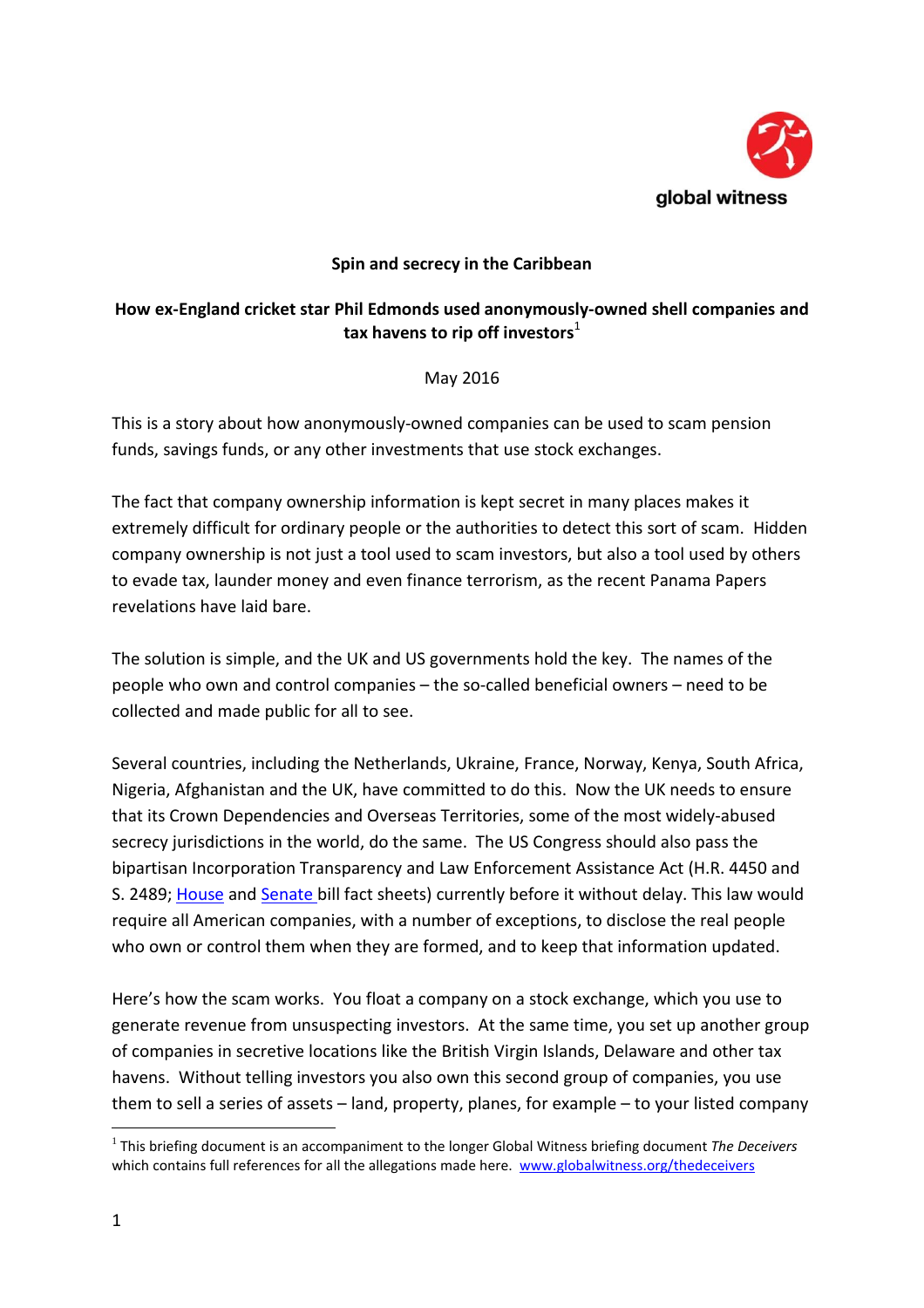at vastly inflated prices. You then pocket the difference between what they're actually worth and what you sold them for.

Investors lose out, and you win big, all thanks to secret company ownership. If you own both parties to a deal it is known as a 'related party transaction' and stock market and accountancy rules insist that such deals are disclosed in order to ensure fair play. But it is easy to avoid these rules as there are plenty of places in the world, such as most of the UK's Overseas Territories and in all 50 US states where details of who owns and controls companies are kept secret.

Global Witness has gathered evidence of exactly this sort of scam. It was pulled off a number of times by Phil Edmonds, former star player for the England cricket team, and his business partner Andrew Groves. They floated a number of companies on London's junior stock market, the Alternative Investment Market (AIM). Most of the companies they set up made huge losses, but nevertheless Edmonds and Groves still profited at the expense of their companies' investors.

"Mr Edmonds and Mr Groves deny any allegations of wrongdoing," their lawyers said in a joint response to questions, telling Global Witness that they are "committed to ensuring that all their business is conducted in a responsible and ethical manner".

One of the companies, African Medical Investments, bought property in Mozambique from a company that was secretly owned by a British Virgin Islands company, a hospital firm that was secretly owned by a Mauritius company, and a jet plane that appears to have been secretly owned by Groves via a Delaware company and then a British Virgin Islands company. The Mozambique deal netted the pair's family trusts \$2.2 million in shares, through the hospitals deal they were earmarked \$1.2 million of shares, and the jet appears to have netted Groves at least \$1.2 million. For more detail on these scams, see the annexes at the end of this briefing, and for more detail on these and other scams pulled off by the duo, see [Global Witness' full report](http://www.globalwitness.org/thedeceivers) on Edmonds and Groves.

In a [joint letter](http://www.globalwitness.org/thedeceiversr2r) to Global Witness, Edmonds and Groves said the land in Mozambique was originally purchased not by them but by trusts for their relatives, acting independently. They said the deal was "in the best interests of shareholders as a whole". Their lawyer, Philip Enoch, said the jet deal was later cleared in an investigation by a law firm. Of the deal over the hospital firm he said that the shares were held for eventual distribution to African Medical's management team and were not assigned to Edmonds and Groves.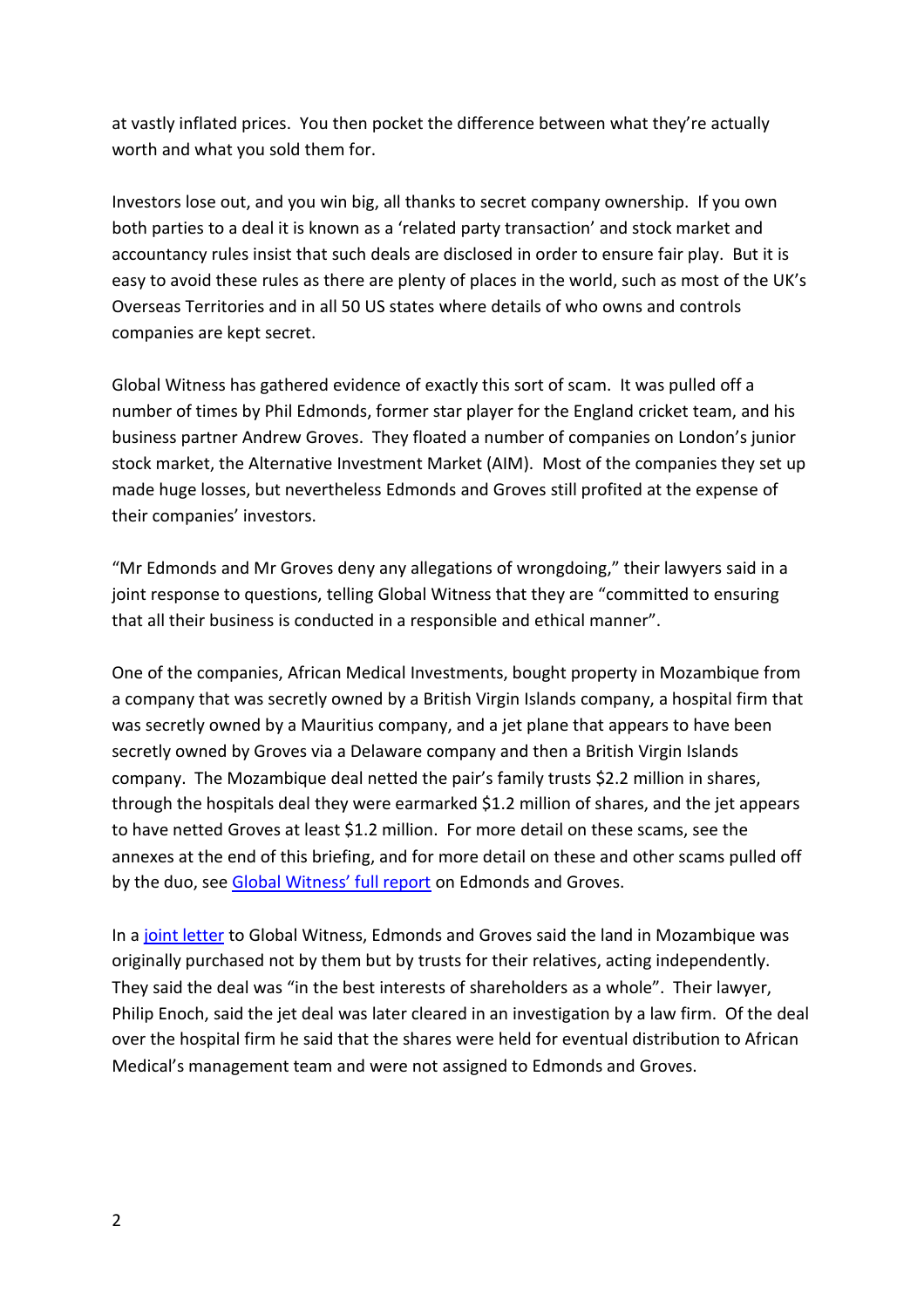## **Phil Edmonds and Andrew Groves**

This isn't the first time that Phil Edmonds and Andrew Groves have been in the spotlight for controversial business deals.

In 2005, they set off a stock market bubble after their company White Nile negotiated an oil deal with rebels in war-torn Sudan. "White Nile fever" raged on the London's junior stock exchange until it turned out the oil block claimed by Edmonds and Groves already belonged to the French oil company Total.

Three years later, their mining firm Camec – also listed on London's junior stock exchange – lent \$100 million to Robert Mugabe's regime on the eve of his victory in a crooked and violent election.

## **Conclusions and recommendations: companies and investors need to know who they are doing business with**

It is well-documented that anonymously-owned companies are widely used by tax evaders, arms smugglers and drugs cartels – in short, by anyone wishing to hide dirty money. What is less well-known is that anonymously-owned companies pose systemic risks to investors.

This case study shows how the secrecy sold by the British Virgin Islands and other places has probably been used to rip off investors in publicly-listed companies. The scam is not specific to this company; it could easily be used to rip off investors in other companies too. Although related party transactions are meant to be disclosed, hidden company ownership makes it extremely difficult to detect.

The British Virgin Islands has [recently announced](https://www.gov.uk/government/publications/the-british-virgin-islands-sharing-beneficial-ownership-information) that it will centralise information on who ultimately owns and controls the companies they incorporate, and that it will share this information with UK law enforcement. A [few other UK secrecy jurisdictions](https://www.gov.uk/government/uploads/system/uploads/attachment_data/file/520459/statement_on_the_initiative_for_exchange_of_beneficial_ownership_information.pdf) such as Gibraltar, Anguilla, Montserrat and the Isle of Man will share the information with a wider range of law enforcement. In the US, an alternative approach to collecting ownership information has been [proposed by the Administration,](https://www.whitehouse.gov/the-press-office/2016/05/05/fact-sheet-obama-administration-announces-steps-strengthen-financial) but has not been introduced as legislation.

This, however, is not enough. Companies and investors need to know who they're doing business with. Investors rely on access to reliable and accurate information in order to vet their corporate holdings and to fulfil their own obligations as responsible business actors. Opaque corporate structures are not just an obstacle for law enforcement, but also inhibit investors' ability to identify and manage risk.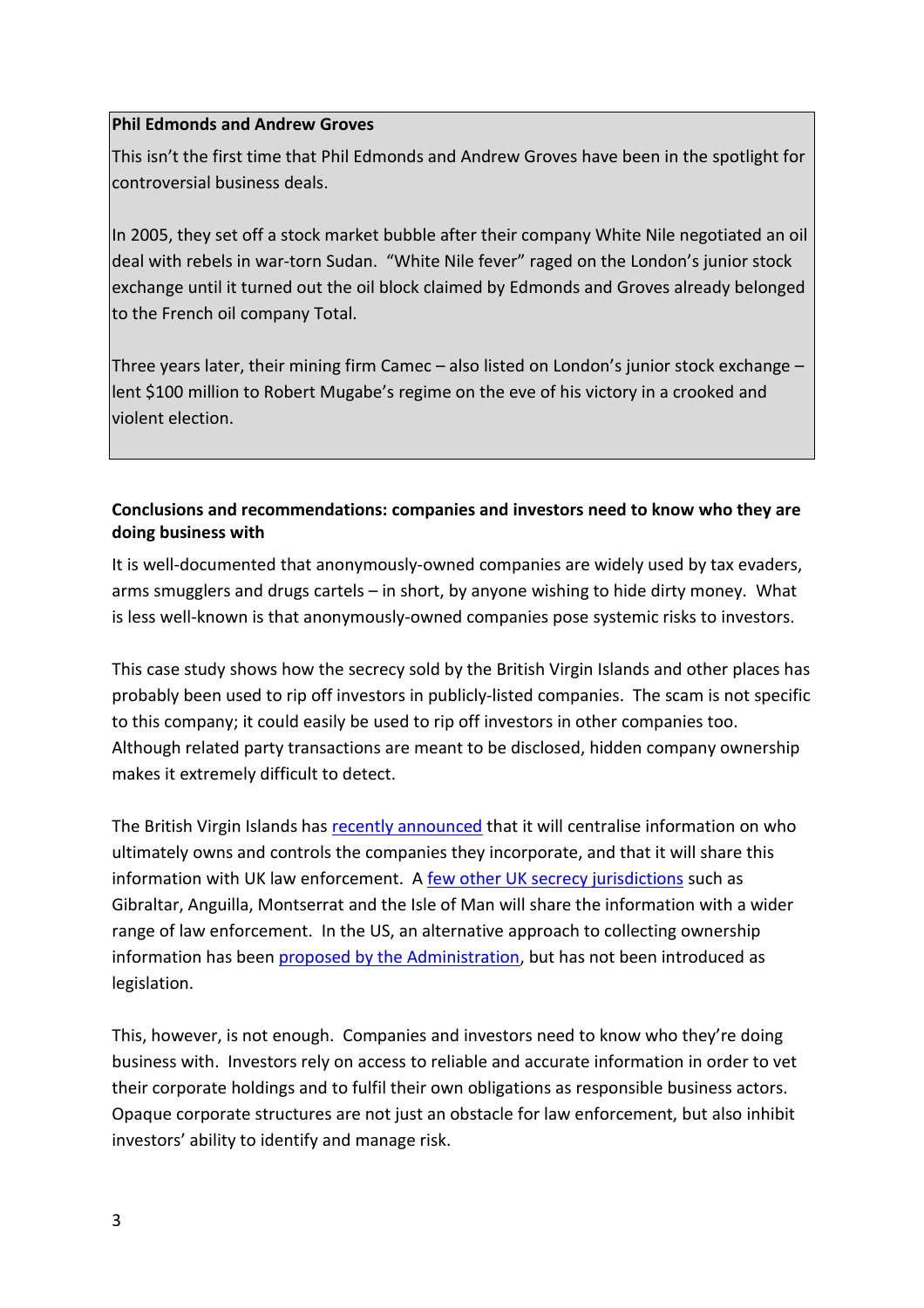The business community agrees: a recent [survey by Ernst and Young](http://www.ey.com/GL/en/Services/Assurance/Fraud-Investigation---Dispute-Services/EY-global-fraud-survey-2016-combating-corruption-as-a-global-priority) shows that 91% of senior executives around the world (and 98% of those in the UK) think it is important to know the beneficial owners of businesses they do business with. In a recent report, [Fortune](http://bteam.org/announcements/the-business-case-for-beneficial-ownership-transparency/)  [500 business leaders](http://bteam.org/announcements/the-business-case-for-beneficial-ownership-transparency/) have demonstrated how "the business impetus for beneficial ownership transparency goes beyond compliance, contributing to risk management, and even in some instances, competitive advantage." Some examples include the value of beneficial ownership information to an employer, as well as to identify and manage certain tax risks, as well as health and safety issues.

The British public also agrees. [A ComRes poll commissioned by Oxfam](https://www.globalwitness.org/en/press-releases/80-uk-voters-think-pm-has-moral-duty-ensure-offshore-transparency-new-poll/) and Global Witness found overwhelming support among British adults for UK government action on the UK's tax havens. Four in five British adults agree with the statement that "David Cameron has a moral responsibility to ensure that the UK's Overseas Territories are as transparent as possible" and almost the same number (79%) want the UK government to legally oblige the Overseas Territories to uphold the same transparency standards for companies registered there as the UK.

The solution is clear:

- **• All countries should require companies to make their beneficial information public, just as the UK has done.** It is especially important that countries that specialise in secret incorporation and that are frequently used by fraudsters, such as the British Virgin Islands and US make company ownership information public.
- **• If the UK's tax havens refuse to make company ownership information transparent, as appears to be the case, the UK should require them to open up.**  The UK has the legal powers to require such changes in its Crown Dependencies and Overseas Territories, and has used them in the past to, for example, require Caribbean Territories to abolish the death penalty in 1991 and decriminalise homosexuality in 2000.

Investors should:

- **• Call on governments to make beneficial information public for all to see.** The destabilizing nature of the abuses caused by secret companies can disrupt operating environments, create an imbalance in markets and increase financial and nonfinancial risks for investors.
- **• Assess the steps taken by companies in their universe to publicly disclose their own beneficial owners and to uncover the beneficial owners among their business partners and supply chains.** For responsible companies, information on the ultimate ownership of partners can help them to carry out due diligence. A company's ability to conduct the necessary due diligence to understand the actors in its supply chains, partners and its own corporate structure is a basic component of its commitment to governance. This goes to the heart of a company's integrity and ethics. Overall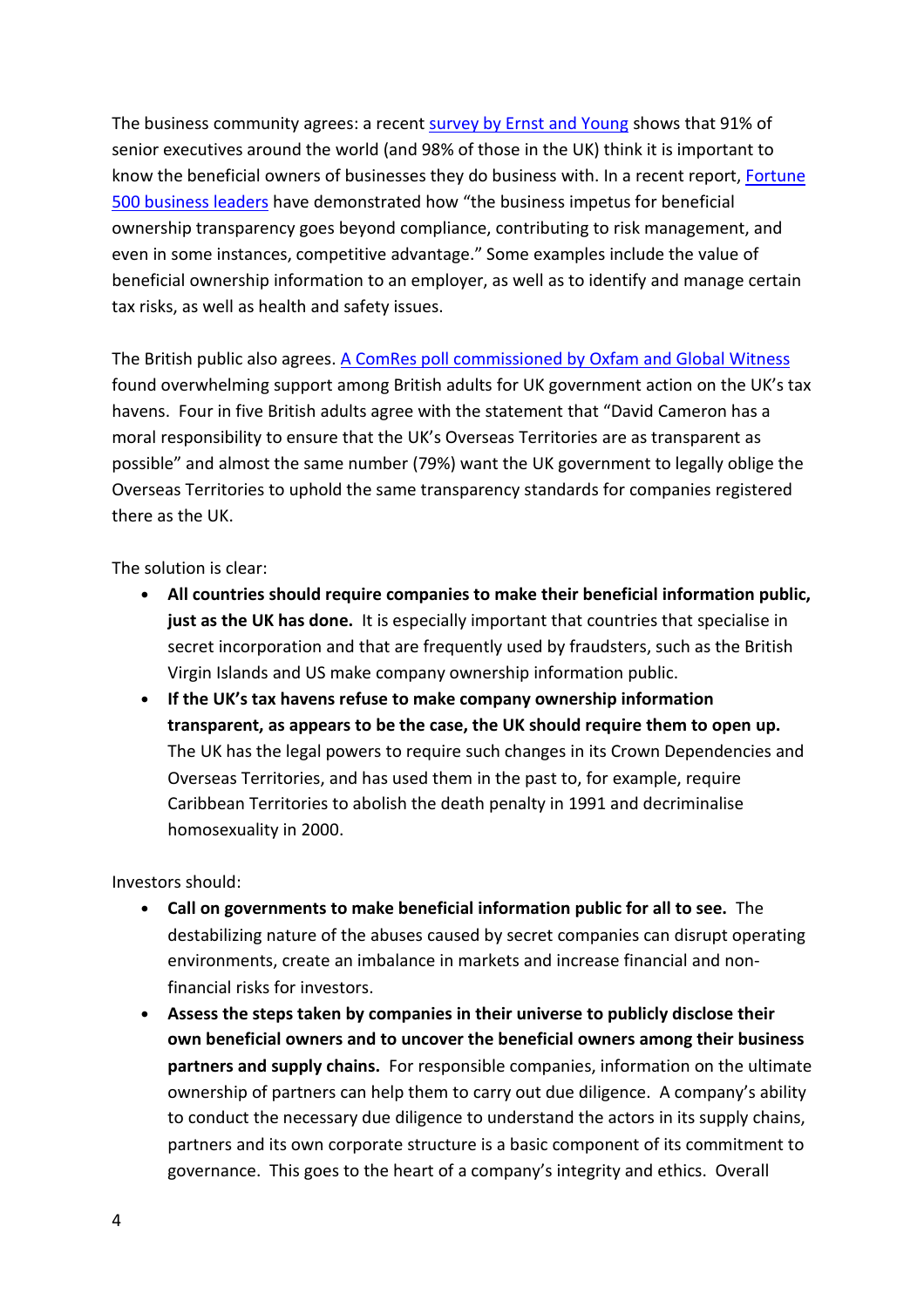secrecy is not conducive to successful investing or business. Any company that cannot determine the beneficial owners of companies with which it does business, or which feature in its supply chains, is not in a position to ensure it is not making illicit payments in corrupt countries. This raises the very real risk of subsequent sanction through judicial action following criminal investigations into corruption. Given the scale of corruption in many countries, this suggests a vast pool of potential examples for which investors have no idea of the risks they currently face.

**• Directly engage their universe of holdings about their approach to beneficial ownership transparency.** Investors stand to promote meaningful and effective engagement with companies. Investors have the power to impact corporate policies and procedures in order to mitigate negative outcomes associated with their investments, and to leverage best practice. This should be standard practice among investors in order to reduce risk.

#### **Annexes**

For further information on the stories below, see Global Witness' report *The Deceivers.*

#### **Annex I: The Mozambique property scam relied on an anonymous BVI company**

In 2009, African Medical Investments bought property for a 'Trauma Centre and Well Woman Clinic' in an exclusive district of the Mozambican capital. But instead of acquiring the property directly, African Medical bought a local company that owned the site, EMP Services Limitada. The seller of EMP Services was another firm, Penrith Management Trading, registered anonymously in the British Virgin Islands.

Leaked documents show that all the companies in the chain were connected to Edmonds and Groves. The Mozambican company, EMP Services, was set up and initially owned by Edmonds and Groves' associates. EMP Services's shares were then transferred to the anonymous BVI company, which Global Witness' investigation shows was secretly controlled by Edmonds and Groves. A leaked email from African Medical's manager in Mozambique reveals who was secretly behind Penrith: when he needed Penrith to make a payment, he addressed his request to Edmonds, Groves and another business partner, Vivek Solanki. "Penrith is a company owned by Groves, Edmonds and myself," Solanki wrote in June 2012 in an email seen by Global Witness.

EMP originally bought the property in October 2008 for \$2.2 million. By the time Penrith sold EMP to African Medical less than a year later, that price had been marked up to \$5.5 million, paid for in cash and shares. Edmonds and Groves or their family trusts pocketed more than \$2 million of that at the expense of African Medical's investors.